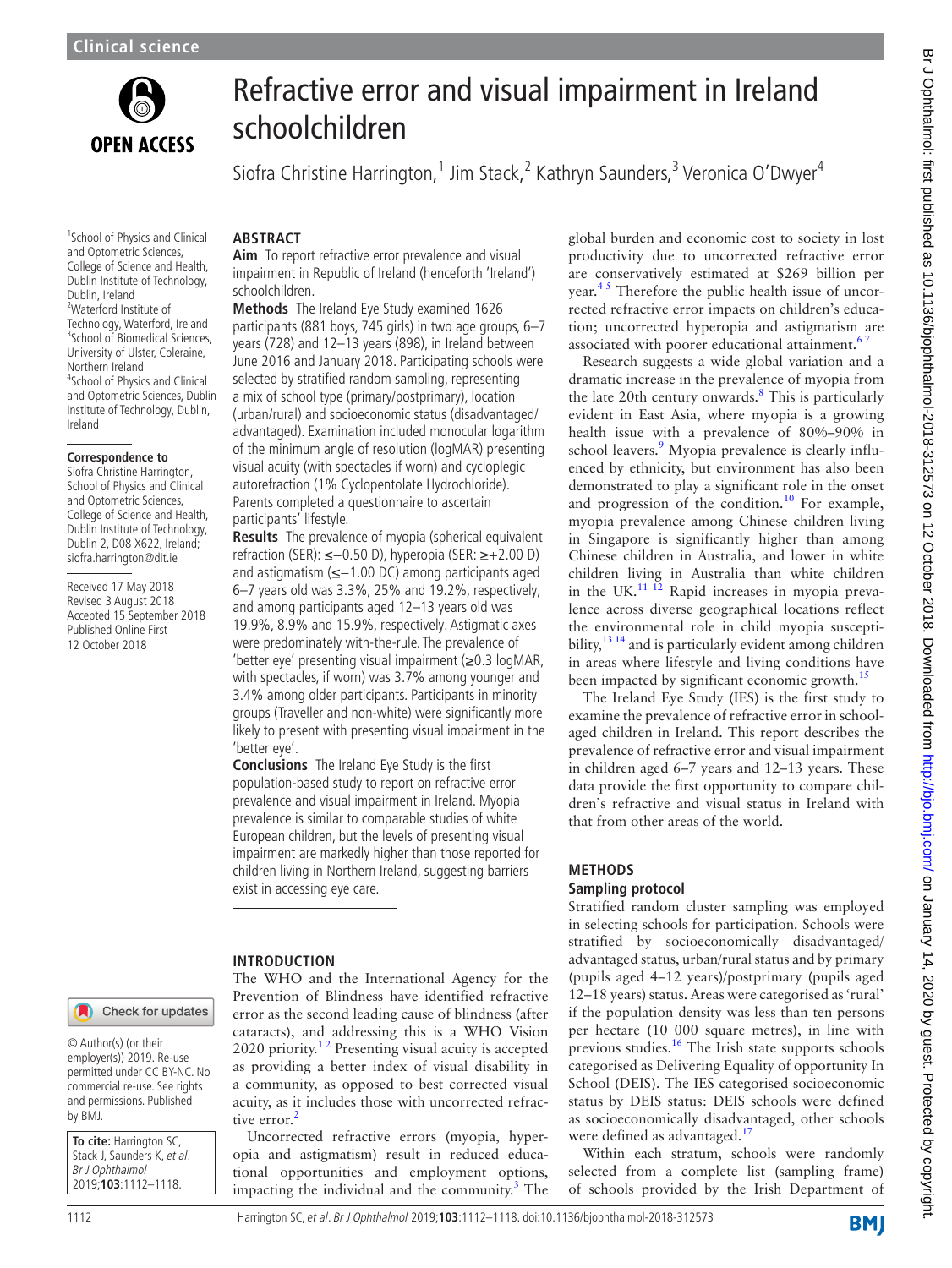Education and Skills. A sample size of 1500 (700 children aged 6–7 years old and 800 children aged 12–13 years old) was calculated using G\*Power analysis based on the predicted prevalence of myopia of 3%–5% for children aged 6–7 years old, with a 1% SE, and 10% for children aged 12–13 years old with a 1.5% SE, and an assumed participation rate of 75%.<sup>[18](#page-6-2)</sup>

## **Ethnicity**

Ethnicity of participants was assessed by the study coordinator and confirmed by the parent/guardian through self-report. Participants were categorised as either white, Traveller or non-white (black, Asian and Arab subjects combined). Although the Traveller community originally descended from the white Irish population, they diverged from the settled population approximately 360 years ago. High levels of autozygosity within the Traveller community have implications for disease mapping within Ireland.<sup>19</sup> According to the 2016 Irish census, 9.9% of children aged between 5 and 14 years were non-white.

### **Recruitment**

Selected schools were contacted and, with agreement from school principals, an information pack was distributed to parents/guardians of children aged 6–7 years in primary and 12–13 years in postprimary schools. Each pack contained a letter of invitation outlining the study, an information sheet explaining the testing procedures, the study questionnaire and a consent form. Children for whom informed consent and child assent were received were tested on school premises within school hours.

Testing included the following procedures:

- 1. Assessment of monocular distance visions (with spectacles if worn) using the Good-Lite (Elgin, Illinois) Sloan letters logarithm of the minimum angle of resolution (logMAR) chart at 3 m. Visual acuity was recorded using the by-letter scoring system and recorded in logMAR notation. A light metre was employed to ensure the test luminance did not fall below 120  $cd/m^2$ .
- 2. Cycloplegic autorefraction (Dong Yang Rekto ORK-11 Auto Ref-Keratometer, Everview, Seoul, Korea) was used to de-termine refractive error.<sup>[20 21](#page-6-4)</sup> Cycloplegia was achieved, postinstillation of one drop of topical anaesthetic (Minims Proxymetacaine hydrochloride 0.5% w/v, Bausch & Lomb, UK), using one drop of Cyclopentolate Hydrochloride (Minims, 1% w/v, Bausch & Lomb). Non-white children were administered two drops of Cyclopentolate Hydrochloride 5 min apart. Once it was established cycloplegia had been achieved (pupillary reactions non-responsive to light and accommodation amplitude less than 2 D on push-up test), at least 20 min after instillation of the eye-drops, autorefraction was carried out. The representative value for spherical equivalent refraction (SER)—sphere plus half the cylindrical value—was used in subsequent analysis.

The IES questionnaire was based on questionnaires used in other international studies and with input from epidemiology, dietetics and focus group user testing.<sup>[18 22](#page-6-2)</sup> Parents completed a participant and parental history and a children's lifestyle questionnaire.

## **Definitions**

To facilitate comparison with previous studies,  $18\frac{22\frac{23}{2}}{1}$  the Refractive Error Study in Children (RESC) protocol was used to define myopia and hyperopia. The SER of the right eye was used to classify subjects as myopic (≤−0.50 dioptre sphere (DS) SER),

hyperopic  $(\geq +2.00 \text{ DS})$  or emmetropic  $(\geq -0.50 \text{ DS})$  and  $\lt$  +2.00 DS).

Astigmatism was defined using negative cylinders as 1.00 dioptre cylinder (DC) or greater. With-the-rule (WTR) astigmatism was defined as cylinder axes from 1°−15° and from 165°−180°, against-the-rule astigmatism as axes 75°−105°, and oblique (OBL) astigmatism as axes 16°−74° and 106°−164°.[18 22 23](#page-6-2)

Visual impairment was defined as  $\geq 0.3$  logMAR (6/12) Snellen), in line with the RESC protocol. $^{23}$  Presenting visual impairment (PVI) was defined by acuity measures  $\geq 0.3$  logMAR, with spectacles, if worn. PVI was reported for the 'better eye' and for 'either eye'.

## **Statistical methodology**

The Statistical Package for Social Sciences V.21.0 was used for most analyses. Anonymised study data were entered directly into the SPSS database. Statistical programming language R was used to generate random numbers for the sampling procedure and to calculate prevalence data CIs.

There was no significant difference in SER prevalence, astigmatism prevalence and cylindrical axis of orientation prevalence between the right and left eyes in either age cohort (Pearson's  $\chi^2$ , all p<0.001). Right and left eye data were strongly correlated for SER (Spearman's rho coefficient,  $r=0.878$ ,  $p<0.001$ ), astigmatism (Spearman's rho coefficient,  $r=0.383$ ,  $p<0.001$ ) and presenting vision (Spearman's rho coefficient, r=0.795, p<0.001). Hence, right eye data only are presented.

The risk factors for SER prevalence were identified using multinomial logistic regression, controlling for age group, with emmetropic (absence of significant refractive error, SER <+2.00 DS to > −0.50 DS) participants as the reference group. When evaluating the risk factors for astigmatism, the reference group was participants with astigmatic errors >−1.00 DC. The risk factors for PVI were examined using those without PVI as the reference group. P values  $\leq 0.05$  were regarded as significant. Throughout, 95% CIs have been used.

## **Results**

Fifty-four per cent of the schools on the initial list agreed to participate in this study; additional schools were recruited from the reserve list. School participation rates did not vary significantly with socioeconomic status, urban/rural status or location. A total of 37 schools participated (23 primary schools, 14 postprimary schools), and data collection occurred between June 2016 and January 2018.

Within-school participation rates ranged from 64% to 100%, with an 83.3% average participation rate. Of those invited to participate, parental consent was obtained from 733 participants aged 6–7 years old (51.8% male; mean age 6.7 years, SD 0.49) and 901 participants aged 12–13 years old (56.1% male; mean age 12.8 years, SD 0.48). All participants successfully completed monocular visual acuity assessment, and 99.3% of participants aged 6–7 years old and 99.7% aged 12–13 years old underwent cycloplegic autorefraction and provided measures for both eyes. The results from eight children who declined eye-drops were excluded.

[Figure](#page-2-0) 1 illustrates the non-normal distribution of SER in 2 D intervals for both age groups (p<0.001, Kolmogorov-Smirnoff test). The distributions show peaks around the mean. SER was positively skewed in participants aged 6–7 years old (skew=1.61) and negatively skewed in participants aged 12–13 years old (skew=−0.29). In the older age group, the distribution of SER shifts towards less positive values (6–7 years mean=1.44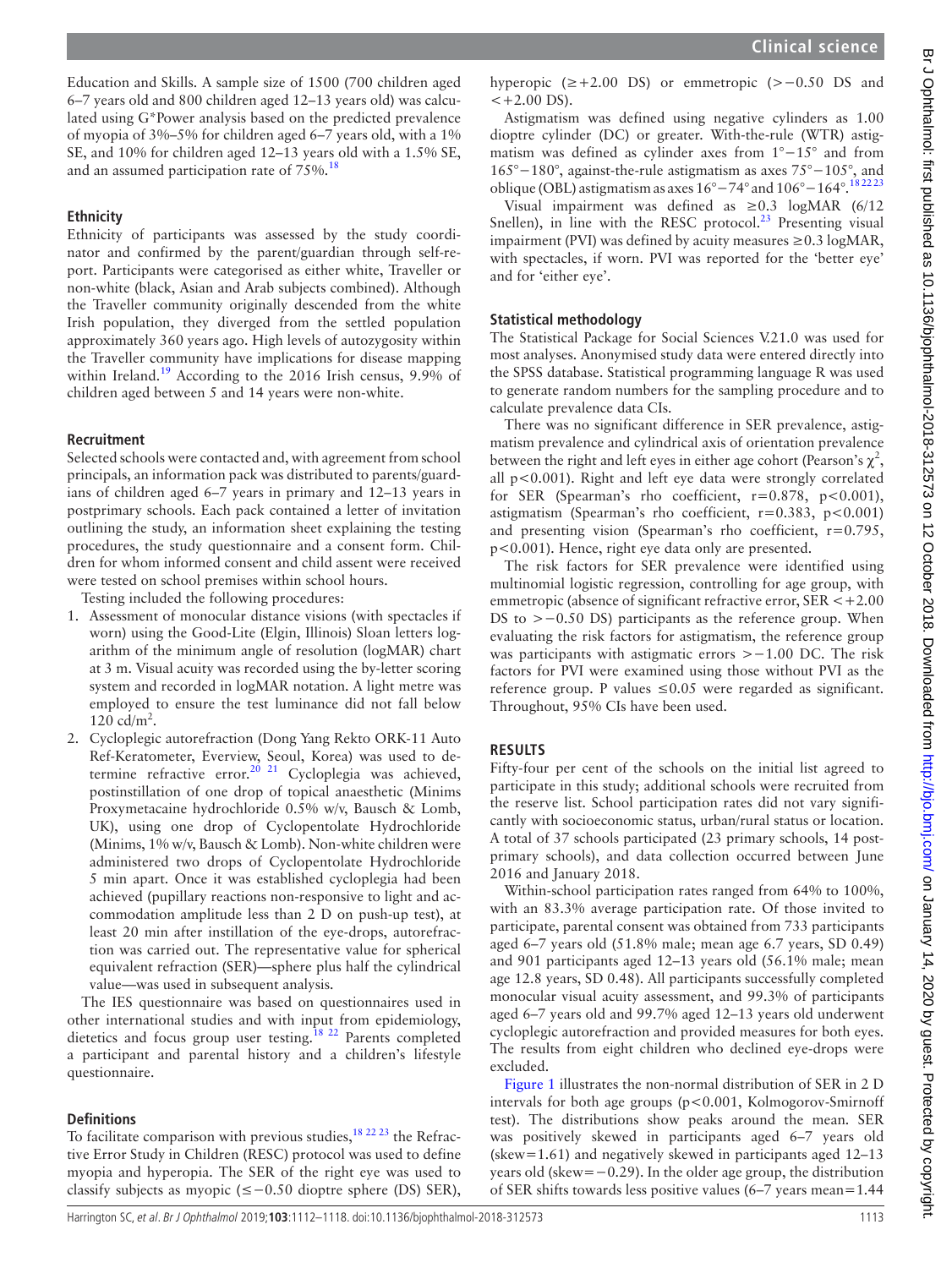

**Figure 1** Distribution of spherical equivalent refractive error (D) in children aged 6–7 years old (top image) and those aged 12–13 years old (bottom image) in the Ireland Eye Study.

D; 12–13 years mean=0.38 D). There was a large variation in SER in both age groups as evidenced by the relatively large SD ([figure](#page-2-0) 1). The difference in mean SER between the two age groups was statistically significant (p<0.001, Mann-Whitney test).

[Table](#page-2-1) 1 presents the prevalence of myopia, hyperopia, astigmatism, astigmatic axis and PVI plus CIs by age.

Myopia prevalence was significantly greater, and hyperopia prevalence significantly lower, in the older participant group compared with the younger group  $(p<0.001)$ , but no significant difference in astigmatism prevalence between age groups was found. The predominant type of astigmatism was WTR in both groups.

There was no significant difference in PVI prevalence ('better eye' or 'either eye') between the younger and older participants.

<span id="page-2-1"></span>

| Prevalence of refractive error, astigmatic axis, and<br>Table 1<br>presenting visual impairment in participants aged 6–7 years and<br>12-13 years in the Ireland Eye Study |     |                             |     |                     |  |  |
|----------------------------------------------------------------------------------------------------------------------------------------------------------------------------|-----|-----------------------------|-----|---------------------|--|--|
| Prevalence, right<br>eye                                                                                                                                                   | n   | 6–7 years, % (CI)           | n   | 12–13 years, % (CI) |  |  |
| Myopia                                                                                                                                                                     | 24  | 3.3 (2.2 to 4.9)            | 179 | 19.9 (17.4 to 22.7) |  |  |
| Hyperopia                                                                                                                                                                  | 182 | 25.0 (21.9 to 28.3)         | 80  | 8.9 (7.2 to 11.0)   |  |  |
| Astigmatism                                                                                                                                                                | 140 | 19.2 (16.5 to 22.3)         | 143 | 15.9 (13.5 to 18.4) |  |  |
| Astigmatic axis                                                                                                                                                            |     |                             |     |                     |  |  |
| <b>WTR</b>                                                                                                                                                                 | 112 | 80.0 (72.2 to 86.1)         | 109 | 77.3 (69.3 to 83.7) |  |  |
| <b>ATR</b>                                                                                                                                                                 | 8   | 5.7 (2.7 to 11.3)           | 13  | 9.2 (5.2 to 15.6)   |  |  |
| OBL                                                                                                                                                                        | 20  | 14.3 (9.2 to 21.4)          | 19  | 13.5 (8.5 to 20.5)  |  |  |
| PVI (better eye)                                                                                                                                                           | 27  | $3.7$ (2.5 to 5.4)          | 30  | 3.4 (2.3 to 4.8)    |  |  |
| PVI (either eye)                                                                                                                                                           | 65  | $8.9(7.0 \text{ to } 11.3)$ | 75  | 8.4 (6.7 to 10.4)   |  |  |

ATR, against-the-rule; OBL, oblique; PVI, presenting visual impairment; WTR, withthe-rule.

<span id="page-2-0"></span>Myopia (83.3%,  $p < 0.001$ ) and hyperopia (10.0%,  $p = 0.025$ ) were significantly associated with PVI in the 'better eye' among older children. Astigmatism (70.4%, p<0.001) and myopia  $(18.5\%, p<0.001)$  were significantly associated with PVI in the 'better eye' among the younger age cohort.

Astigmatism (61.3%, p<0.001), myopia (60.3%, p<0.001) and hyperopia (25.3%, p<0.001) were significantly associated with PVI in 'either eye' in the older age group. Astigmatism (63.6%, p<0.001) and hyperopia (53.0%, p=0.013) were significantly associated with PVI in 'either eye' in participants aged 6–7 years old.

#### **Refractive data and demographic profile**

In addition to age, the principal demographic study variables in the IES were urban/rural status, gender, ethnicity and socioeconomic status [\(table](#page-3-0) 2).

Multinomial logistic regression examining the relationship between SER and the study demographic variables jointly showed that myopia and hyperopia were significantly related to age group ( $p < 0.001$ ) and ethnicity (see below) ( $p < 0.001$ ) but not to gender, urban/rural status or socioeconomic status.

The presence of astigmatism was significantly associated with socioeconomic disadvantage (p=0.02) and ethnicity (see below) (p=0.028), but not gender, urban/rural status or age.

PVI in the 'better eye' was associated with urban living  $(p=0.006)$ , socioeconomic disadvantage  $(p=0.015)$  and ethnicity (see below) ( $p=0.007$ ), but not gender or age. PVI in 'either eye' was associated with urban living  $(p=0.017)$  and socioeconomic disadvantage ( $p=0.049$ ), but not ethnicity, gender or age.

## **Relationship of refractive error to ethnicity**

[Table](#page-3-1) 3 presents the prevalence of myopia, hyperopia and astigmatism, plus PVI prevalence, by ethnic group.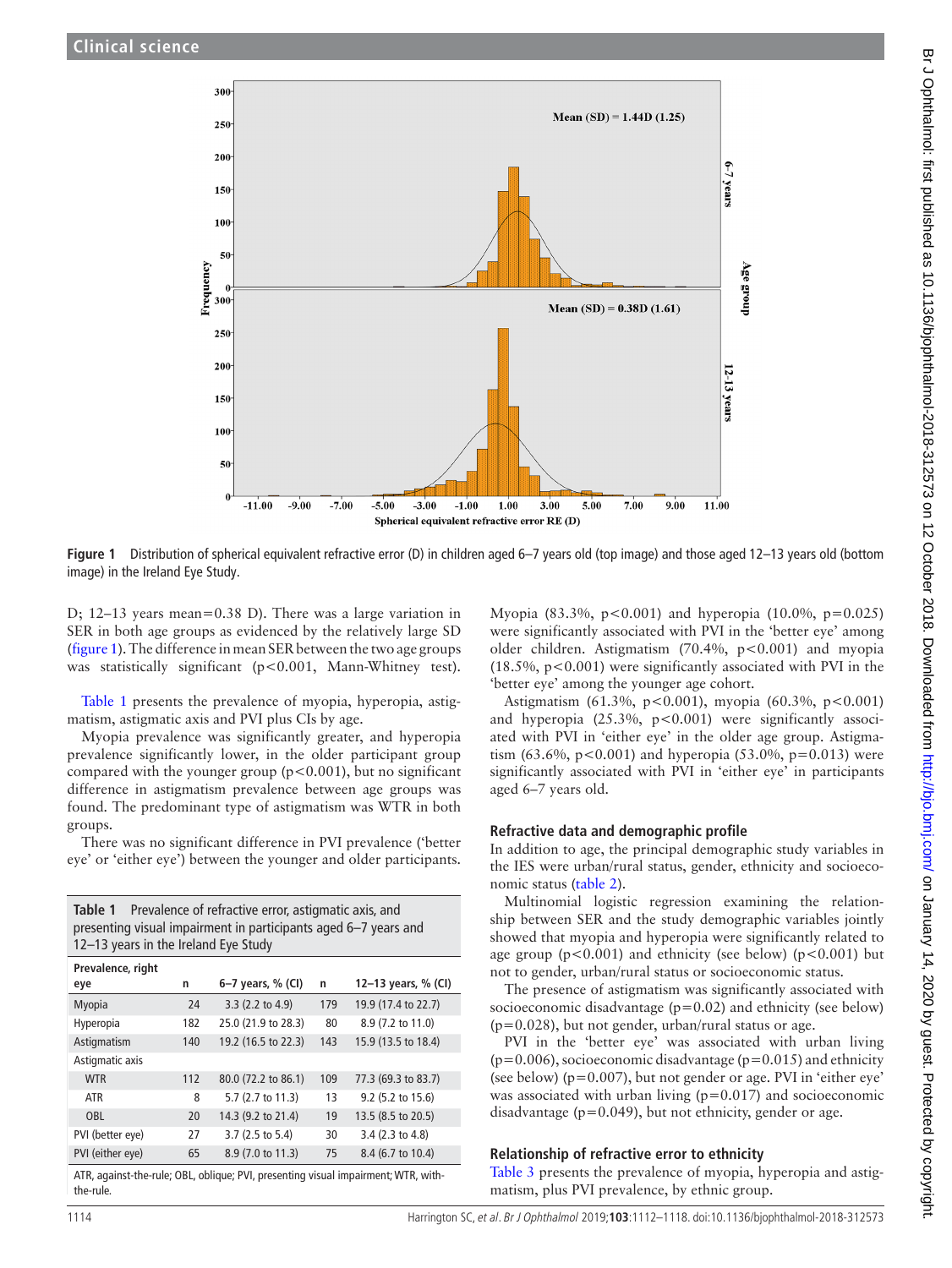| בי לכונו בנוסו באמונו המוני המאה היה להורית היה להורית הוא היה להורית היה להורית היה היה היה היה היה היה היה ה<br>D、 I )> トィトヘュlスヘ ヘ! fi:ヘ+ ヘ: トli:トトヘユ ヘヘ イハ イイ 92 トi:ヘメトナト ヘlトヘ ヘ! ^014 Q_24 つ アス へい イフ )>+イトレヘr ^014 Q ] >-レニッフィスoイ キャンフィ トナナト |
|---------------------------------------------------------------------------------------------------------------------------------------------------------------------------------------------------------------------------------------------------|
|                                                                                                                                                                                                                                                   |
|                                                                                                                                                                                                                                                   |
|                                                                                                                                                                                                                                                   |
|                                                                                                                                                                                                                                                   |
|                                                                                                                                                                                                                                                   |
|                                                                                                                                                                                                                                                   |
|                                                                                                                                                                                                                                                   |
|                                                                                                                                                                                                                                                   |
|                                                                                                                                                                                                                                                   |
|                                                                                                                                                                                                                                                   |
|                                                                                                                                                                                                                                                   |
|                                                                                                                                                                                                                                                   |
|                                                                                                                                                                                                                                                   |
|                                                                                                                                                                                                                                                   |
|                                                                                                                                                                                                                                                   |
|                                                                                                                                                                                                                                                   |
|                                                                                                                                                                                                                                                   |
|                                                                                                                                                                                                                                                   |
|                                                                                                                                                                                                                                                   |
|                                                                                                                                                                                                                                                   |
|                                                                                                                                                                                                                                                   |
|                                                                                                                                                                                                                                                   |

<span id="page-3-0"></span>

|                                                     |                  | Ireland Eye Study principal demographic study variables |  |  |  |
|-----------------------------------------------------|------------------|---------------------------------------------------------|--|--|--|
| <b>Demographic variables</b>                        | 6-7 years, n (%) | 12-13 years,<br>$n$ (%)                                 |  |  |  |
| Gender                                              |                  |                                                         |  |  |  |
| Male                                                | 377 (51.8)       | 504 (56.1)                                              |  |  |  |
| Female                                              | 351 (48.2)       | 394 (43.9)                                              |  |  |  |
| Living environment                                  |                  |                                                         |  |  |  |
| Urban                                               | 368 (50.5)       | 751 (83.6)                                              |  |  |  |
| Rural                                               | 360 (49.5)       | 147 (16.4)                                              |  |  |  |
| Socioeconomic status                                |                  |                                                         |  |  |  |
| <b>DEIS</b>                                         | 245 (33.7)       | 108 (12.0)                                              |  |  |  |
| Non-DEIS                                            | 483 (66.3)       | 790 (88.0)                                              |  |  |  |
| Ethnicity                                           |                  |                                                         |  |  |  |
| White                                               | 582 (79.9)       | 708 (78.8)                                              |  |  |  |
| <b>Traveller</b>                                    | 65 (8.9)         | 86 (9.6)                                                |  |  |  |
| South Asian                                         | 22(3.0)          | 15(1.7)                                                 |  |  |  |
| <b>East Asian</b>                                   | 21(2.9)          | 30(3.3)                                                 |  |  |  |
| <b>Black</b>                                        | 31(4.3)          | 49(5.5)                                                 |  |  |  |
| Arab                                                | 7(1.0)           | 10(1.1)                                                 |  |  |  |
| Non-white                                           |                  |                                                         |  |  |  |
| South Asian, East Asian, black<br>and Arab combined | 81 (11.2)        | 104 (11.6)                                              |  |  |  |

DEIS, Delivering Equality of opportunity In School.

The prevalence of both myopia and hyperopia was significantly related to ethnicity ( $p < 0.001$ ), with significantly higher prevalence of myopia and lower prevalence of hyperopia in the non-white group ([table](#page-3-1) 3). Astigmatism prevalence was significantly higher in non-white participants ( $p=0.007$ ). The prevalence of PVI in the 'better eye' was significantly higher in Traveller and non-white participants (p=0.007).

#### **Relationship between astigmatism and ametropia**

Astigmatism was significantly associated with hyperopia and myopia (p<0.001). Among participants aged 6–7 years old, 46.7% of those with astigmatism were hyperopic and 5.5% were myopic; conversely among participants aged 12–13 years old, 20.5% of those with astigmatism were hyperopic and 37.3% were myopic.

#### **Profile of spectacle wear in IES participants**

[Table](#page-3-2) 4 presents the profile of spectacle wear in IES participants.

<span id="page-3-2"></span>**Table 4** Profile of spectacle wear in Ireland Eye Study participants aged 6–7 years old and 12–13 years old

**Clinical science**

 $\mathbf{m}$ 

| Wearing/not wearing spectacles, n (%)   | No PVI, n<br>(%) | <b>PVI</b> 'either<br>eye', n<br>(%) | <b>PVI</b><br>'better<br>eye', n<br>(%) |
|-----------------------------------------|------------------|--------------------------------------|-----------------------------------------|
| 6-7 years                               |                  |                                      |                                         |
| No spectacles: 628 (86.3)               | 583 (92.8)       | 45 (7.2)                             | 20(3.2)                                 |
| Wearing spectacles: 63 (8.8)            | 50 (79.4%)       | 13(20.6)                             | 4(6.3)                                  |
| At school without spectacles: 28 (3.9)  | 22 (78.6%)       | 6(21.4)                              | 1(3.6)                                  |
| $12-13$ years                           |                  |                                      |                                         |
| No spectacles: 675 (69.6)               | 645 (95.6)       | 30(4.4)                              | 14(2.1)                                 |
| Wearing spectacles: 124 (13.8)          | 114 (91.9)       | 10(8.1)                              | 1(0.8)                                  |
| At school without spectacles: 96 (10.7) | 61(63.5)         | 35 (36.5)                            | 15 (15.6)                               |

PVI, presenting visual impairment.

#### Wearing and not wearing spectacles

The proportion of participants who presented wearing spectacles was 8.8% of participants aged 6–7 years old and 13.8% of those aged 12–13 years old; however, of those who reported that they had a current spectacle correction, a proportion did not have their spectacles at school (3.9% of participants aged 6–7 years old and 10.7% of those aged 12–13 years old). The refractive profile of participants who did not have their spectacles at school was mainly hyperopic (53.6%) in the younger cohort and astigmatic (44.8%) or hyperopic (32.3%) in the older age cohort ([table](#page-3-2) 4).

#### Not having spectacles

The prevalence of PVI in the 'better eye' or PVI in 'either eye' among participants who reported no history of spectacle wear was 3.2% and 7.2%, respectively, in the younger age group, and 2.1% and 4.4%, respectively, in the older age group.

#### PVI in the 'better eye'

Of the 25 participants aged 6–7 years with PVI in the 'better eye', 20 reported no history of spectacle wear, 4 needed an updated spectacle prescription and 1 participant did not have their spectacles at school. Of the 30 participants aged 12–13 years with PVI in the 'better eye', 14 reported no history of spectacle wear, 1 participant needed a spectacle update and 15 participants did not have their spectacles at school.

<span id="page-3-1"></span>

| Prevalence of myopia, hyperopia, astigmatism and presenting visual impairment by ethnic grouping<br>Table 3 |                            |                             |                             |                             |                               |                             |  |
|-------------------------------------------------------------------------------------------------------------|----------------------------|-----------------------------|-----------------------------|-----------------------------|-------------------------------|-----------------------------|--|
|                                                                                                             | White                      |                             | <b>Traveller</b>            |                             | Non-white                     |                             |  |
|                                                                                                             | 6-7 years, % (CI)          | 12-13 years, % (CI)         | 6–7 years, % (CI)           | 12-13 years, % (CI)         | 6-7 years, % (CI)             | 12-13 years, % (CI)         |  |
| Myopia                                                                                                      | $1.9(1.0 \text{ to } 3.5)$ | 17.4 (14.7 to 20.4)         | $4.6(1.2 \text{ to } 13.8)$ | 17.4 (10.4 to 27.5)         | 12.3 (6.4 to 21.9)            | 39.4 (30.1 to 49.5)         |  |
| Hyperopia                                                                                                   | 25.8 (22.3 to 29.6)        | $9.5(7.3 \text{ to } 11.8)$ | 35.4 (24.2 to 48.3)         | 11.6 (6.2 to 20.8)          | 11.1 $(5.5 \text{ to } 20.5)$ | $3.8(1.2 \text{ to } 10.1)$ |  |
| Astigmatism                                                                                                 | 17.9 (14.9 to 21.3)        | 15.1 (12.6 to 18.0)         | 26.2 (16.4 to 38.8)         | 11.6 (6.1 to 20.8)          | 23.5 (15.1 to 34.4)           | 25.0 (17.3 to 34.6)         |  |
| Astigmatic axis                                                                                             |                            |                             |                             |                             |                               |                             |  |
| <b>WTR</b>                                                                                                  | 78.8 (69.5 to 86.0)        | 74.3 (64.7 to 82.1)         | 76.5 (48.0 to 92.2)         | 80.0 (44.2 to 96.5)         | 89.5 (65.5 to 98.2)           | 88.5 (68.7 to 96.9)         |  |
| ATR                                                                                                         | $6.7$ (3.0 to 13.9)        | 11.4 (6.3 to 19.5)          | 5.9 (0.3 to 30.8)           | 0.0                         | 0.0                           | 3.8 (0.2 to 21.6)           |  |
| <b>OBL</b>                                                                                                  | 14.4 (8.6 to 23.0)         | 14.3 (8.5 to 22.8)          | 17.6 (4.7 to 44.2)          | 20.0 (3.5 to 55.8)          | 10.5 (1.9 to 34.5)            | $7.7(1.3 \text{ to } 26.6)$ |  |
| PVI (better eye)                                                                                            | $2.1$ (1.1 to 3.7)         | $3.3$ (2.1 to 4.9)          | 13.8 (6.9 to 25.2)          | 1.2 $(0.1 \text{ to } 7.2)$ | 7.4 (3.0 to 16.0)             | 5.8 (1.2 to 10.1)           |  |
| PVI (either eye)                                                                                            | $6.4$ (4.6 to 8.7)         | 8.2 (6.3 to 10.5)           | 21.5 (12.7 to 33.8)         | 8.1 (3.6 to 6.6)            | 17.3 (10.1 to 27.6)           | 9.6 (5.0 to 17.4)           |  |
| ATR, against-the-rule; OBL, oblique; PVI, presenting visual impairment; WTR, with-the-rule.                 |                            |                             |                             |                             |                               |                             |  |

Harrington SC, et al. Br J Ophthalmol 2019;**103**:1112–1118. doi:10.1136/bjophthalmol-2018-312573 1115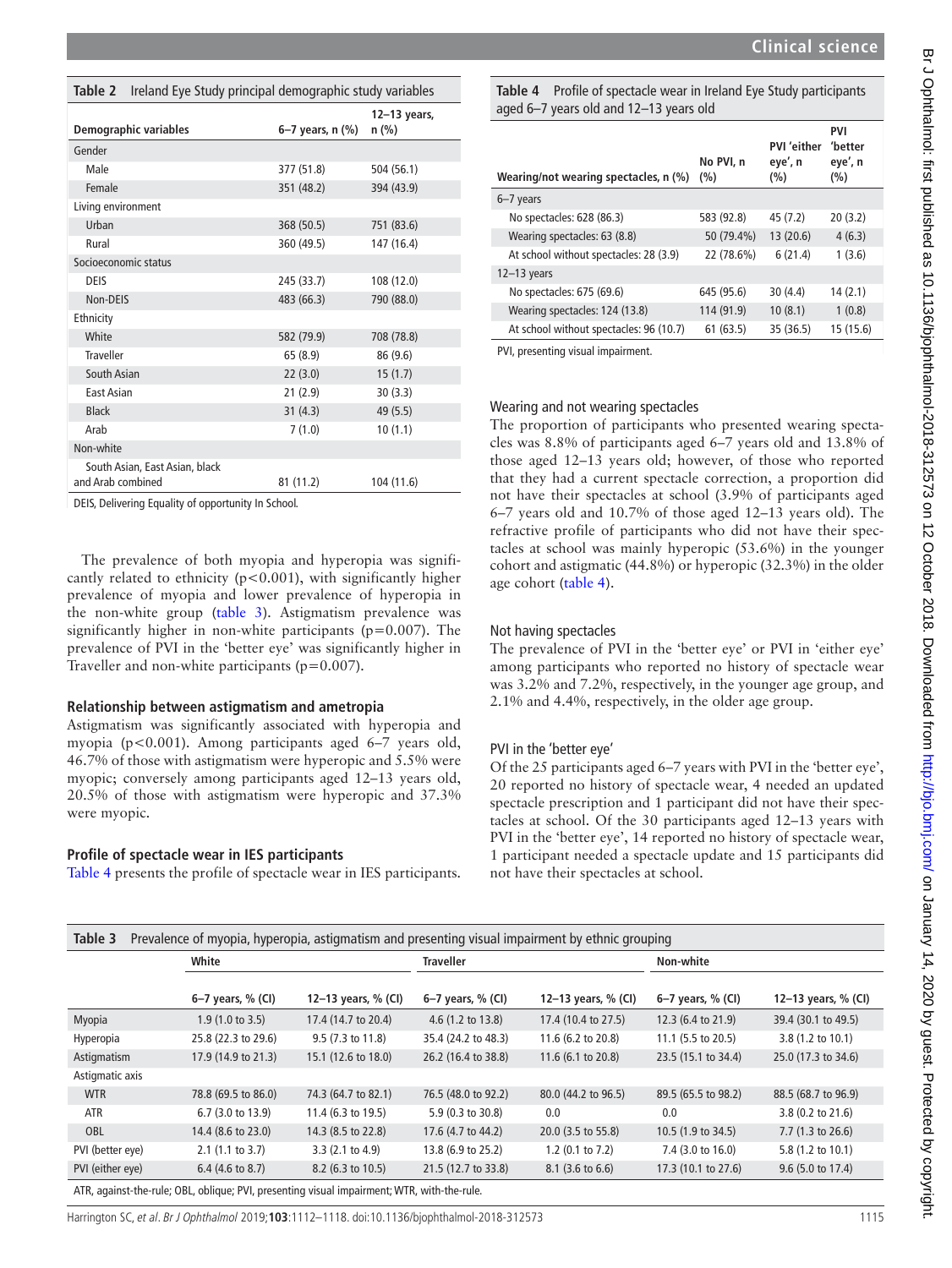<span id="page-4-0"></span>

|  | Table 5 Ireland Eye Study presenting visual acuity in the right eye |
|--|---------------------------------------------------------------------|
|--|---------------------------------------------------------------------|

| <b>Presenting visual</b><br>acuity | n             | Mean<br>logMAR (SD)       | n             | Mean<br>logMAR (SD) |
|------------------------------------|---------------|---------------------------|---------------|---------------------|
|                                    | 6-7 years old |                           | $12-13$ years |                     |
| All                                | 728           | $0.01(0.16)^*$            | 898           | $-0.07(0.20)$       |
| <b>Boys</b>                        | 377           | $0.01(0.15)$ <sup>+</sup> | 504           | $-0.07(0.21)$ t     |
| Girls                              | 351           | 0.01(0.17)                | 394           | $-0.07(0.19)$       |
| White                              | 582           | $-0.01(0.14)$ ‡           | 708           | $-0.07(0.20)$ §     |
| <b>Traveller</b>                   | 65            | 0.08(0.24)                | 86            | $-0.07(0.18)$       |
| Non-white                          | 146           | 0.06(0.24)                | 104           | $-0.04(0.22)$       |
| Emmetropia                         | 522           | 0.00(0.17)                | 639           | $-0.12(0.14)$       |
| Myopia $\leq -0.50$ DS             | 24            | 0.15(0.20)                | 179           | 0.07(0.29)          |
| Hyperopia $\geq +2.00$ DS          | 182           | 0.04(0.16)                | 80            | 0.03(0.21)          |
| Astigmatism $\geq 1$ DC            | 140           | 0.11(0.21)                | 143           | $0.06(0.23)$ ¶      |

\*Statistically significant difference between age groups (Mann-Whitney U test for comparison of means in non-parametric data).

†No statistically significant gender difference (Mann-Whitney U test for comparison of means in non-parametric data).

‡Statistically significant ethnic difference (Kruskal-Wallis test for comparison of means in non-parametric data).

§No statistically significant ethnic difference (Kruskal-Wallis test for comparison of means in non-parametric data).

¶Statistically significant difference in presenting vision compared with those without refractive error (Mann-Whitney U test for comparison of means in non-

parametric data). DC, dioptre cylinder; DS, dioptre sphere; logMAR, logarithm of the minimum angle of resolution.

#### PVI in 'either eye'

Of the 64 participants aged 6–7 years with PVI in 'either eye', 45 reported no history of spectacle wear, 13 required an updated spectacle prescription and 6 did not have their spectacles at school. Of the 75 participants aged 12–13 years with PVI in 'either eye', 30 reported no history of spectacle wear, 10 required an updated spectacle prescription and 35 did not have their spectacles at school.

Of the 22 participants aged 6–7 years without PVI who reported spectacle wear, but did not have their spectacles at school, 14 were hyperopic and 8 were astigmatic. Of the 61 participants aged 12–13 years without PVI who did not have their spectacles in school, 30 were hyperopic, 21 astigmatic, 9 myopic and 1 participant did not have a refractive error as defined by the IES.

A history of spectacle wear was significantly associated with white ethnicity ( $p=0.038$ ), older age group ( $p<0.001$ ) and urban living conditions (p<0.001), but not gender or socioeconomic status. Attending school without their prescribed spectacles was associated with socioeconomic disadvantage ( $p=0.008$ ), older age group ( $p < 0.001$ ) and white ethnicity ( $p = 0.016$ ).

[Table](#page-4-0) 5 presents the mean logMAR presenting visual acuity for all participants and by gender and ethnicity. It also records the relationship between refractive error and presenting visual acuity. Traveller and non-white participants aged 6–7 years old had significantly poorer presenting acuity compared with white participants aged 6–7 years old (p=0.006). Participants with refractive error had significantly poorer presenting visual acuity compared with emmetropic participants  $(p<0.001$  logistic regression).

## **Discussion**

Using similar protocols and methodology, the myopia prevalence in Ireland schoolchildren (6–7 years 3.3%, 12–13 years 19.9%) for the period June 2016–January 2018 was comparable with

that reported in the UK Northern Ireland Childhood Errors of Refraction (NICER) study (6–7 years 2.8%, 12–13 years 17.7%), Aston Eye Study (AES) (6–7 years 5.7%, 12–13 years 18.6%),<sup>1822</sup> Poland (7 years 4.0%, 12 years  $14.4\%$ )<sup>24</sup> and Australia (6 years 1.6%, 12 years 12.8%),  $2^{5}$  26 and significantly lower than that reported in China (5 years  $5.7\%$ , 15 years  $78.4\%$ ).<sup>27</sup> In line with the majority of other studies, a significantly higher myopia prevalence was found in children aged 12–13 years old than those aged 6–7 years old. An exception to this was the RESC study in South Africa, where a relatively low and stable myopia prevalence was found with age (7 years 2.5%, 13 years 3.4%).<sup>28</sup>

Similar to the AES (South Asian: 6–7 years 10.8%, 12–13 years 36.8%; black: 6–7 years 11.4%, 12–13 years 27.5%),  $^{22}$  $^{22}$  $^{22}$  a markedly higher myopia prevalence was found among non-white children (IES: 6–7 years 12.3%, 12–13 years 39.4%) in the IES. The IES myopia prevalence in the non-white ethnic groups was as follows: East Asians: 6–7 years 14.3%, 12–13 years 46.7%; South Asians: 6–7 years 9.1%, 12–13 years 40.0%; and black: 6–7 years 16.1%, 12–13 years 34.7%.

The IES hyperopia prevalence (6–7 years 25%, 12–13 years 8.9%) was broadly in line with Northern Ireland (6–7 years 26%, 12–13 years 14.7%),<sup>[18](#page-6-2)</sup> higher than Australia (6 years 13.2%, 12 years 5.0%),<sup>[25 26](#page-6-7)</sup> Poland (7 years 19.2%, 12 years 8.3%)<sup>24</sup> and China (5 years 17%, 15 years 0.5%).<sup>27</sup> The IES hyperopia prevalence at 6–7 years was higher among the Traveller (35.4%) and white (25.8%) participants when compared with non-white (11.1%) ethnic groups. Although hyperopia prevalence was lower at 12–13 years among white (9.5%) and Traveller (11.6%) participants, it was still significantly higher than that of non-white (3.8%) participants.

The IES astigmatism prevalence (6–7 years 19.2%, 12–13 years 15.9%) was similar to that found in Northern Ireland (6–7 years 24%, 12–13 years 20%),<sup>29</sup> higher than Australia (6 years 7.6%, 12 years 9.4%)<sup>25.26</sup> and considerably lower than that reported by Dobson *et al*<sup>[30](#page-6-12)</sup> for Native American children (5–16) years 42%). Similar to Dobson *et al*, [30](#page-6-12) the IES found astigmatism to be associated with socioeconomic disadvantage and hyperopia. The predominant cylindrical axis of astigmatism was WTR (6–7 years 80%, 12–13 years 77.3%), similar to Dobson *et al*'s report (98%).[30](#page-6-12) The NICER study reported the predominant cylindrical astigmatism axes to be OBL (6–7 years 76%, 12–13 vears  $59%$ ).<sup>29</sup>

The association between PVI and refractive error has been well established by the RESC, NICER and Sydney myopia studies[.18 26 27](#page-6-2) Internationally, PVI is accepted as providing an indicator of visual disability in society, $^2$  $^2$  and the IES found a relatively high prevalence of PVI in the 'better eye' of the younger participants (3.7%) compared with the closest comparator, the NICER study  $(1.5\%)$ .<sup>[18](#page-6-2)</sup> The level of PVI in the 'better eye' was higher than that reported in Australia  $(1.5\%)^{25}$  $(1.5\%)^{25}$  $(1.5\%)^{25}$  and lower than that detected in China  $(10.3\%)$ .<sup>27</sup>Participants from minority groups (Traveller and non-white) in particular were more likely to present with bilateral visual impairment in the IES (Traveller: 6–7 years 13.8% and 12–13 years 1.2%; non-white: 6–7 years 7.4% and 12–13 years 5.8%). As 71.4% of younger participants and 40.0% of older children with PVI in the IES were previously uncorrected, simple spectacle correction would address a considerable proportion of childhood PVI in our population. However, the IES found a considerable number of children who demonstrated visual impairment despite wearing refractive correction because their spectacle correction required updating. Similar to Zhang *et al*, [31](#page-6-13) the '*See well to learn well*' project reported inaccurate spectacle prescriptions to be common and recommended annual refractions to address this issue.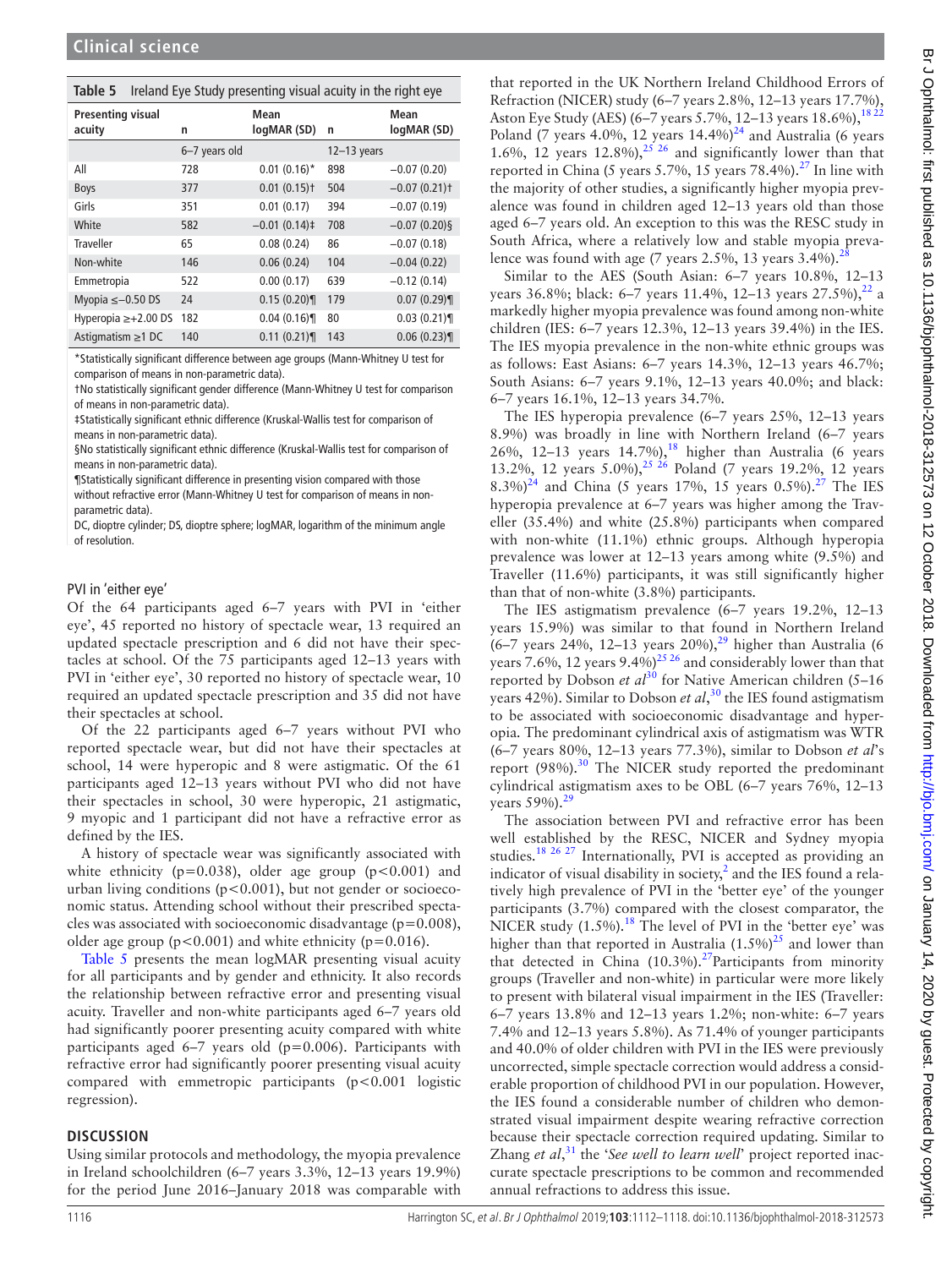The present study demonstrates an association between socioeconomic disadvantage and PVI which was not reflected in the NICER study. Financial barriers have been cited as the primary reason for non-attendance to eye care services or the failure to purchase spectacles.<sup>[32](#page-6-14)</sup> In the UK (where the NICER study was conducted) children are entitled to free eye examinations and spectacle correction. This benefit is not available to all children in Ireland, and children from the non-white and Traveller communities may have particular difficulty in accessing eye care for financial and other reasons. The 'All Ireland Traveller Health Study' identified waiting lists, embarrassment and lack of information as the main barriers to Travellers in accessing health services.<sup>33</sup> Societal factors which may influence access to eye care include family responsibilities, parents' inability to leave work to attend eye care appointments with their child and a lack of awareness of the importance of vision checks within the community. $32$ 

It is not clear why children with PVI who had a history of spectacle wear did not bring their spectacles to school, but such participants were more likely to be socioeconomically disadvantaged and in the older age group. The present study did not explore the reasons for children not having spectacles at school, but issues such as cost of spectacle repair and replacement may be a factor, and children's increasing concern over self-image as they age may also impact. A recent Irish study reported that parents viewed childhood myopia as a cosmetic disadvantage, a potential expense and an optical inconvenience, and they were less concerned about the health risks associated with myopia.<sup>[34](#page-6-16)</sup> The NICER study reported almost 24% of participants did not bring their prescribed spectacles to school,<sup>[12 34](#page-5-11)</sup> and in Saudi Arabia children reported they did not wear their spectacles due to parental disapproval, spectacle discomfort, visual appearance and peer pressure.<sup>35</sup> The reasons underpinning failure to wear prescribed spectacles merits further investigation to inform the development of an eye health awareness programme addressing spectacle wear and strategies to reduce vulnerability among children who require spectacles to see clearly or maintain ocular alignment.

## **Study strengths and limitations**

The present study used robust protocols, in line with previous studies, and achieved relatively high school participation rates ensuring a representative sample set of the demographic profile in Ireland schools. Strong (88%) within-school participation rates were also achieved.

## Study limitations

Forty-six per cent of selected schools from the initial sampling list were unable to facilitate collection of data: school principal concerns around use of cyclopentolate eye-drops, unavailability of space or diary clashes with other school-based programmes were given as reasons for non-participation. The requisite number of schools was achieved from the reserve list covering the urban/rural, socioeconomic disadvantaged/advantaged and primary/postprimary strata. Due to budgetary constraints, the closed-field Rekto Auto Ref-Keratometer was used as opposed to the Shin Nippon open-field autorefractor used in the AES and NICER studies.<sup>18 22 36</sup> Under cycloplegic conditions the use of a closed-field autorefractor on SER outcomes is minimal.<sup>3</sup>

## **Conclusion**

The IES is the first study to report on refractive error prevalence and visual impairment in schoolchildren living in Ireland. The IES demonstrates that myopia prevalence is similar to that reported in comparable studies in Western Europe. However, the levels of PVI are markedly higher than those reported for children living in Northern Ireland, and there is a previously unreported disparity between children needing and wearing appropriate spectacles in Ireland, indicating suboptimal uptake of eye care services. Further research is needed to explore and address individual and societal barriers to good vision in Ireland.

**Acknowledgements** The authors would like to acknowledge the support and participation of the schools, the children, and their parents and guardians in the Ireland Eye Study.

**Contributors** All authors (SCH, JS, KS and VO'D) contributed to the conception and design of this work. All authors were involved in drafting, critically reviewing and approval of the final version to be published.

**Funding** This work was supported by the Dublin Institute of Technology Fiosraigh grant, the Opticians Board and the Association of Optometrists Ireland.

**Competing interests** None declared.

**Patient consent** Not required.

**Ethics approval** Study approval was obtained from the Dublin Institute of Technology Ethics Committee. This research was conducted under the tenets of the Helsinki Declaration of Human Studies.

**Provenance and peer review** Not commissioned; externally peer reviewed.

**Open access** This is an open access article distributed in accordance with the Creative Commons Attribution Non Commercial (CC BY-NC 4.0) license, which permits others to distribute, remix, adapt, build upon this work non-commercially, and license their derivative works on different terms, provided the original work is properly cited, appropriate credit is given, any changes made indicated, and the use is non-commercial. See: [http://creativecommons.org/licenses/by-nc/4.0/.](http://creativecommons.org/licenses/by-nc/4.0/)

## **References**

- <span id="page-5-0"></span>1 Naidoo KS, Leasher J, Bourne RR, et al. Global vision impairment and blindness due to uncorrected refractive error, 1990-2010. [Optom Vis Sci](http://dx.doi.org/10.1097/OPX.0000000000000796) 2016;93:227-34.
- <span id="page-5-1"></span>2 Resnikoff S, Pascolini D, Mariotti SP, et al. Global magnitude of visual impairment caused by uncorrected refractive errors in 2004. [Bull World Health Organ](http://dx.doi.org/10.2471/BLT.07.041210) 2008;86:63–70.
- <span id="page-5-2"></span>3 Rahi J, Gilbert C. Epidemiology and the world-wide impact of visual impairment in children. Pediatr Ophthalmol Strabismus, Expert Consult Print, 4 Pediatr Ophthalmol Strabismus 2012;1.
- <span id="page-5-3"></span>4 Smith TS, Frick KD, Holden BA, et al. Potential lost productivity resulting from the global burden of uncorrected refractive error. [Bull World Health Organ](http://dx.doi.org/10.2471/BLT.08.055673) 2009;87:431–7.
- 5 Wittenborn JS, Zhang X, Feagan CW, et al. The economic burden of vision loss and eye disorders among the United States population younger than 40 years. [Ophthalmology](http://dx.doi.org/10.1016/j.ophtha.2013.01.068) 2013;120:1728–35.
- <span id="page-5-4"></span>6 Williams WR, Latif AH, Hannington L, et al. Hyperopia and educational attainment in a primary school cohort. [Arch Dis Child](http://dx.doi.org/10.1136/adc.2003.046755) 2005;90:150-3.
- Rosner J, Rosner J. The relationship between moderate hyperopia and academic achievement: how much plus is enough? [J Am Optom Assoc](http://www.ncbi.nlm.nih.gov/pubmed/9354056) 1997;68:648-50.
- <span id="page-5-5"></span>8 Holden BA, Fricke TR, Wilson DA, et al. Global prevalence of myopia and high myopia and temporal trends from 2000 through 2050. [Ophthalmology](http://dx.doi.org/10.1016/j.ophtha.2016.01.006) 2016;123:1036-42.
- <span id="page-5-6"></span>9 Seet B, Wong TY, Tan DT, et al. Myopia in Singapore: taking a public health approach. [Br J Ophthalmol](http://dx.doi.org/10.1136/bjo.85.5.521) 2001;85:521–6.
- <span id="page-5-7"></span>10 Ip JM, Rose KA, Morgan IG, et al. Myopia and the urban environment: findings in a sample of 12-year-old Australian school children. [Invest Ophthalmol Vis Sci](http://dx.doi.org/10.1167/iovs.07-1451) 2008;49:3858–63.
- <span id="page-5-8"></span>11 Rose KA, Morgan IG, Smith W, et al. Myopia, lifestyle, and schooling in students of Chinese ethnicity in Singapore and Sydney. [Arch Ophthalmol](http://dx.doi.org/10.1001/archopht.126.4.527) 2008;126:527–30.
- <span id="page-5-11"></span>12 French AN, O'Donoghue L, Morgan IG, et al. Comparison of refraction and ocular biometry in European Caucasian children living in Northern Ireland and Sydney, Australia. [Invest Ophthalmol Vis Sci](http://dx.doi.org/10.1167/iovs.12-9556) 2012;53:4021–31.
- <span id="page-5-9"></span>13 Lin LL, Shih YF, Hsiao CK, et al. Prevalence of myopia in Taiwanese schoolchildren: 1983 to 2000. [Ann Acad Med Singapore](http://www.ncbi.nlm.nih.gov/pubmed/15008558) 2004;33:27–33.
- 14 McCullough SJ, O'Donoghue L, Saunders KJ. Six year refractive change among white children and young adults: evidence for significant increase in myopia among white UK children. [PLoS One](http://dx.doi.org/10.1371/journal.pone.0146332) 2016;11:e0146332–19.
- <span id="page-5-10"></span>15 Rudnicka AR, Kapetanakis VV, Wathern AK, et al. Global variations and time trends in the prevalence of childhood myopia, a systematic review and quantitative meta-analysis: implications for aetiology and early prevention. [Br J Ophthalmol](http://dx.doi.org/10.1136/bjophthalmol-2015-307724) 2016;100:882–90.